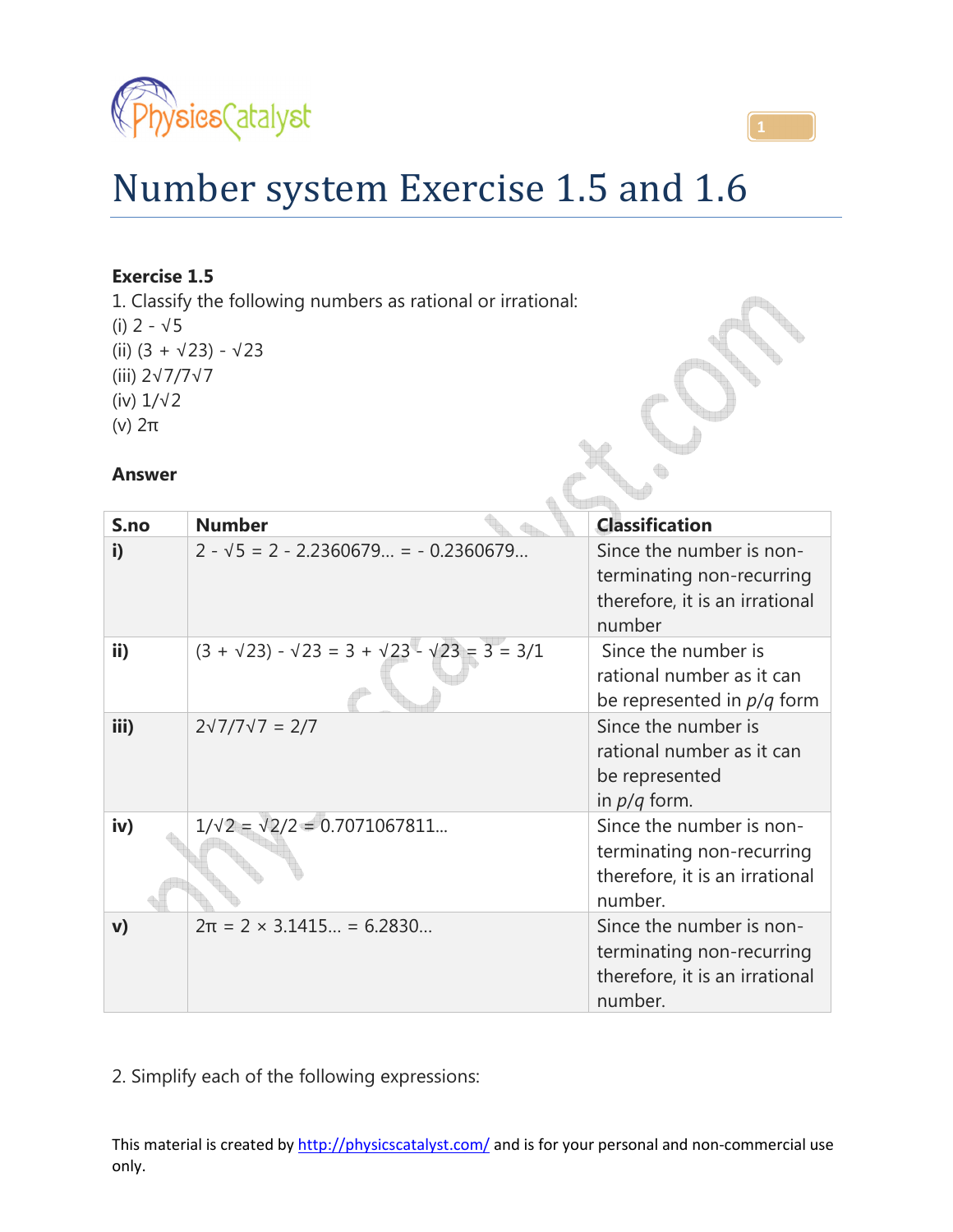

(i)  $(3 + \sqrt{3}) (2 + \sqrt{2})$ (ii)  $(3 + \sqrt{3})$   $(3 - \sqrt{3})$ (iii)  $(\sqrt{5} + \sqrt{2})^2$ (iv) (√5 - √2) (√5 + √2)

## **Answer**

(i)  $(3 + \sqrt{3}) (2 + \sqrt{2})$  $= 3 \times 2 + 2 + \sqrt{3} + 3\sqrt{2} + \sqrt{3} \times \sqrt{2}$  $= 6 + 2\sqrt{3} + 3\sqrt{2} + \sqrt{6}$ 

(ii)  $(3 + \sqrt{3})$   $(3 - \sqrt{3})$ Now as  $(a + b)$   $(a - b) = a^2 - b^2$  $= 3<sup>2</sup> - (\sqrt{3})<sup>2</sup>$  $= 9 - 3 = 6$ 

(iii)  $(\sqrt{5} + \sqrt{2})^2$ Now as  $(a + b)^2 = a^2 + b^2 + 2ab$  $= (\sqrt{5})^2 + (\sqrt{2})^2 + 2 \times \sqrt{5} \times \sqrt{2}$  $= 5 + 2 + 2 \times \sqrt{5 \times 2}$  $= 7 + 2 \sqrt{10}$ 

```
(iv) (√5 - √2) (√5 + √2) 
Now as (a + b) (a - b) = a^2-b<sup>2</sup>= (\sqrt{5})^2 - (\sqrt{2})^2= 5 - 2 = 3
```
3. Recall,  $\pi$  is defined as the ratio of the circumference (say c) of a circle to its diameter (say d). That is,  $\pi = c/d$ . This seems to contradict the fact that  $\pi$  is irrational. How will you resolve this contradiction?

**2**

# **Answer**

There is no contradiction. When we measure a value with a scale, we only obtain an approximate value. We never obtain an exact value. Therefore, we may not realize that either c or d is irrational. The value of  $π$  is almost equal to 22/7 or 3.142857...

4. Represent √9.3 on the number line.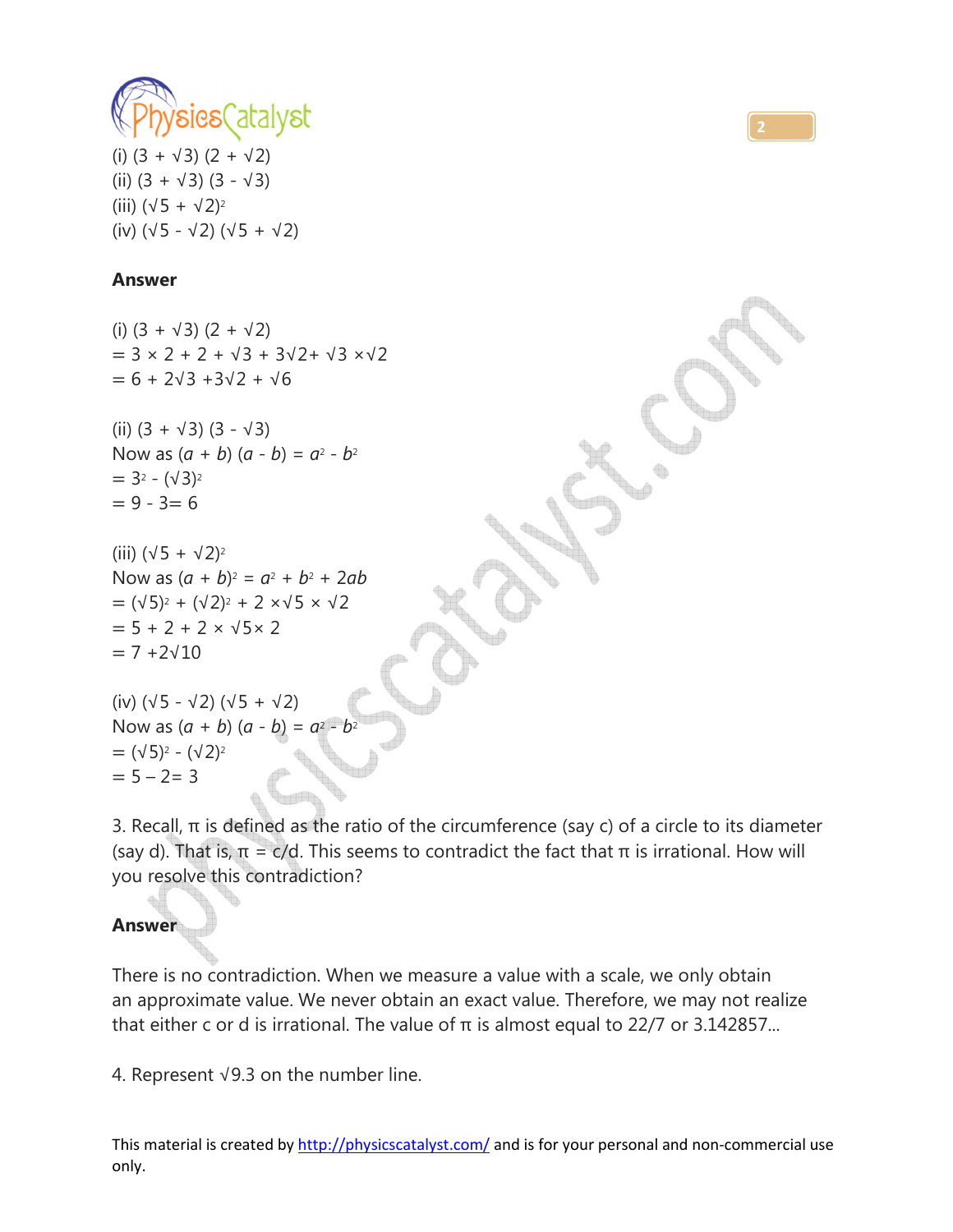

5. Rationalize the denominators of the following: (i) 1/√7 (ii) 1/ (√7-√6) (iii) 1/ (√5+√2) (iv) 1/ (√7-2)

#### **Answer**

i) 
$$
\frac{1}{\sqrt{7}} = \frac{1 \times \sqrt{7}}{\sqrt{7} \times \sqrt{7}} = \frac{\sqrt{7}}{7}
$$
  
\nii)  $\frac{1}{\sqrt{7} - \sqrt{6}} = \frac{1(\sqrt{7} + \sqrt{6})}{(\sqrt{7} - \sqrt{6})(\sqrt{7} + \sqrt{6})} = \frac{\sqrt{7} + \sqrt{6}}{1}$   
\niii)  $) \frac{1}{\sqrt{5} + \sqrt{2}} = \frac{1(\sqrt{5} - \sqrt{2})}{(\sqrt{5} + \sqrt{2})(\sqrt{5} - \sqrt{2})} = \frac{\sqrt{5} - \sqrt{2}}{3}$   
\niv)  $\frac{1}{\sqrt{7} - 2} = \frac{1(\sqrt{7} + 2)}{(\sqrt{7} - 2)(\sqrt{7} + 2)} = \frac{\sqrt{7} + 2}{3}$   
\nExercise 1.6  
\n1. Find:  
\n(i) 64<sup>1/2</sup>  
\n(ii) 32<sup>1/5</sup>  
\n(iii) 125<sup>1/3</sup>  
\n(ii) 125<sup>1/3</sup>

# **Answer**

- i)  $64^{1/2} = (2^6)^{1/2} = 2^6 \times 1/2 = 2^3 = 8$
- ii)  $32^{1/5} = (2^5)^{1/5} = 2$
- iii)  $125^{1/3} = (5^3)^{1/3} = 5$